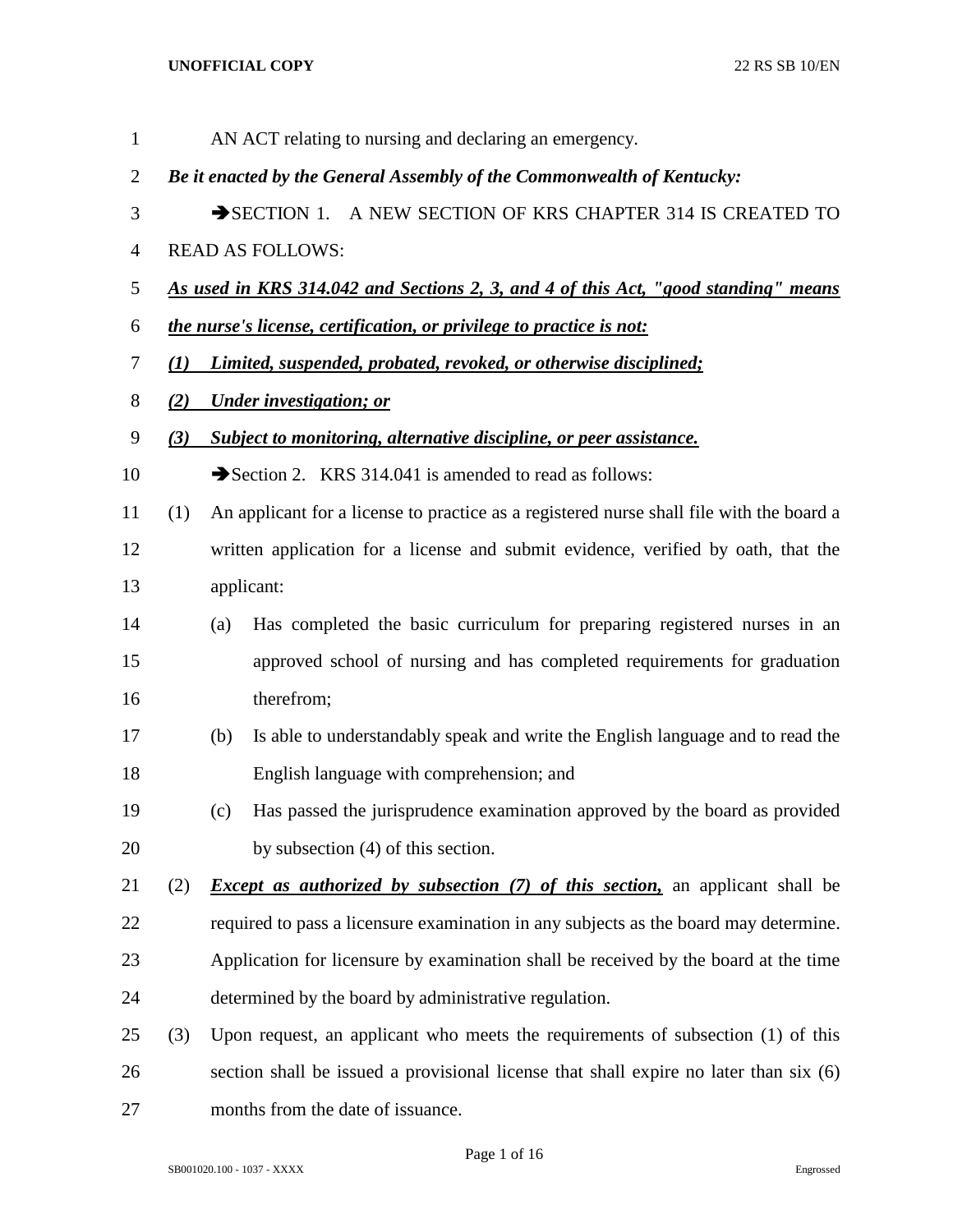| 1              | (4) | The jurisprudence examination shall be prescribed by the board and be conducted       |
|----------------|-----|---------------------------------------------------------------------------------------|
| $\overline{2}$ |     | on the licensing requirements under this chapter and board regulations and            |
| 3              |     | requirements applicable to the nursing profession in this Commonwealth. The board     |
| $\overline{4}$ |     | shall promulgate an administrative regulation in accordance with KRS Chapter 13A      |
| 5              |     | establishing the provisions to meet this requirement.                                 |
| 6              | (5) | An individual who holds a provisional license shall have the right to use the title   |
| 7              |     | "registered nurse applicant" and the abbreviation "R.N.A." An R.N.A. shall only       |
| 8              |     | work under the direct supervision of a registered nurse and shall not engage in       |
| 9              |     | independent nursing practice.                                                         |
| 10             | (6) | Upon the applicant's successful completion of all requirements for registered nurse   |
| 11             |     | licensure, the board may issue to the applicant a license to practice nursing as a    |
| 12             |     | registered nurse, if in the determination of the board the applicant is qualified to  |
| 13             |     | practice as a registered nurse in this state.                                         |
| 14             | (7) | The board shall issue a temporary work permit to practice nursing as a<br>(a)         |
| 15             |     | registered nurse to any applicant who has been licensed as a registered               |
| 16             |     | <u>nurse under the laws of another state or territory, if the applicant is a</u>      |
| 17             |     | currently licensed registered nurse in good standing in each state or                 |
| 18             |     | territory in which the applicant has worked.                                          |
| 19             |     | The board shall issue a license to practice nursing as a registered nurse to<br>(b)   |
| 20             |     | any applicant who has passed the jurisprudence examination prescribed by              |
| 21             |     | the board or its equivalent and who has been licensed as a registered nurse           |
| 22             |     | <u>under the laws of another state or territory if the applicant is a currently</u>   |
| 23             |     | <u>licensed registered nurse in good standing in each state or territory in which</u> |
| 24             |     | the applicant has worked.                                                             |
| 25             |     | The board shall accept the licensure examination of another state as<br>(c)           |
| 26             |     | sufficient for licensure under this subsection.                                       |
| 27             |     | (d)<br>The board may require a registered nurse practicing as authorized by this      |

Page 2 of 16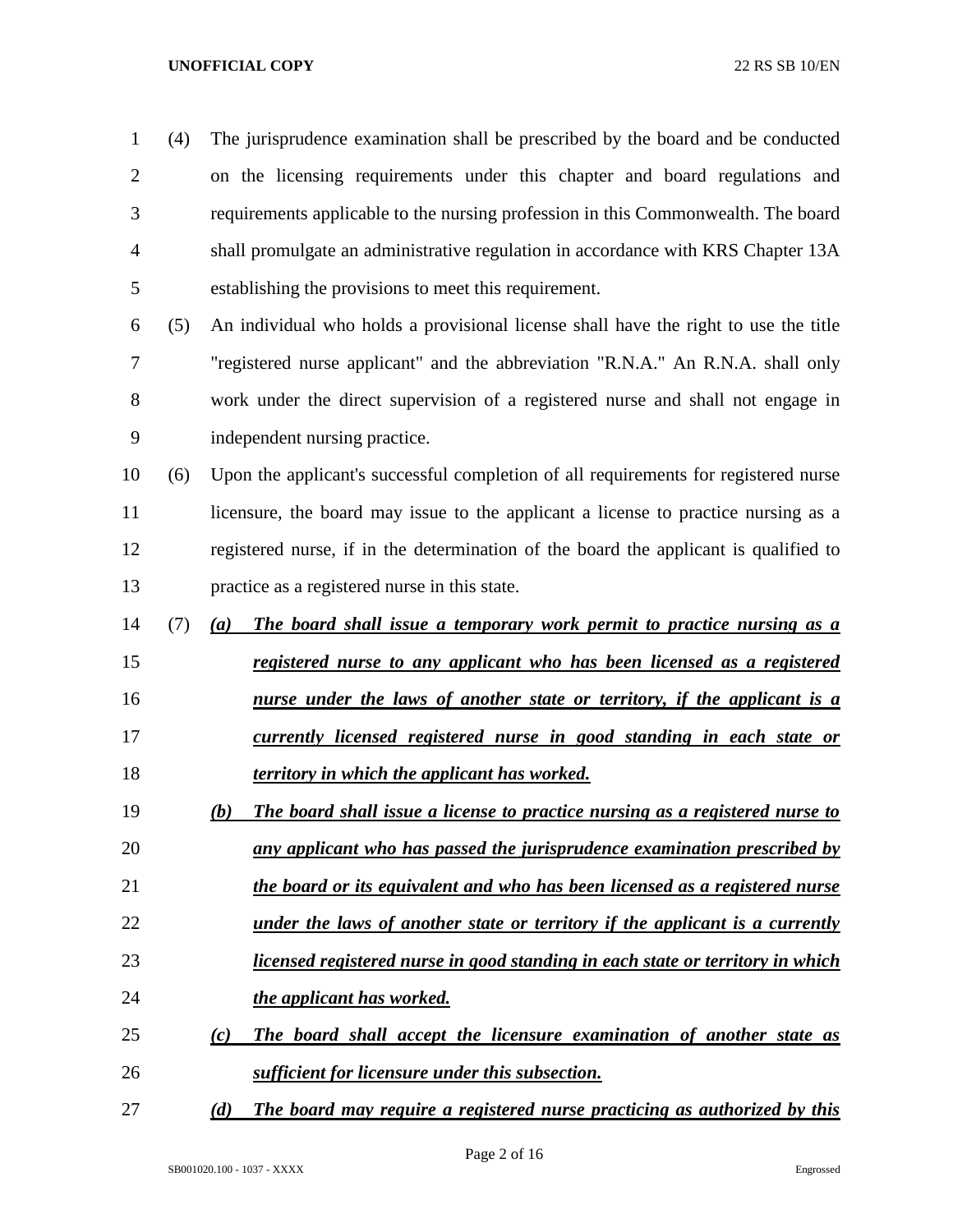| 1  |      | subsection to submit to a background check as required by KRS 314.103.                         |
|----|------|------------------------------------------------------------------------------------------------|
| 2  |      | This subsection shall not apply to an applicant who holds a multistate<br>(e)                  |
| 3  |      | <i>license in good standing in a state or territory that is a member of the Nurse</i>          |
| 4  |      | <b>Licensure Compact established in KRS 314.475.</b>                                           |
| 5  | (8)  | The board may issue a license to practice nursing as a registered nurse to any                 |
| 6  |      | applicant who has passed the licensure examination and the jurisprudence                       |
| 7  |      | examination prescribed by the board or their equivalent and been licensed as a                 |
| 8  |      | registered nurse under the laws of $a$ a another state, territory, or a foreign country, if in |
| 9  |      | the opinion of the board the applicant is qualified to practice as a registered nurse in       |
| 10 |      | this state.                                                                                    |
| 11 | (9)  | The board shall promulgate administrative regulations pursuant to KRS Chapter                  |
| 12 |      | 13A to establish temporary work permit requirements for a registered nurse who                 |
| 13 |      | is a graduate of a foreign nursing school and is pursuing licensure by                         |
| 14 |      | endorsement under subsection (10) of this section.                                             |
| 15 | (10) | The board shall immediately issue a license by endorsement to practice nursing                 |
| 16 |      | <u>as a registered nurse to an applicant who:</u>                                              |
| 17 |      | Is a graduate of a foreign nursing school;<br>(a)                                              |
| 18 |      | (b) Provides:                                                                                  |
| 19 |      | Documentation that the applicant has taken and received a passing<br>I.                        |
| 20 |      | score on the National Council Licensure Examination (NCLEX); and                               |
| 21 |      | One (1) of the following:<br><u>2.</u>                                                         |
| 22 |      | A satisfactory Credentials Evaluation Service Professional<br>a.                               |
| 23 |      | Report issued by the Commission on Graduates of Foreign                                        |
| 24 |      | <b>Nursing Schools International, Inc. (CGFNS) or other</b>                                    |
| 25 |      | international nurse credentialing organization recognized by the                               |
| 26 |      | board; or                                                                                      |
| 27 |      | A satisfactory VisaScreen ICHP Certificate Verification Letter<br>b.                           |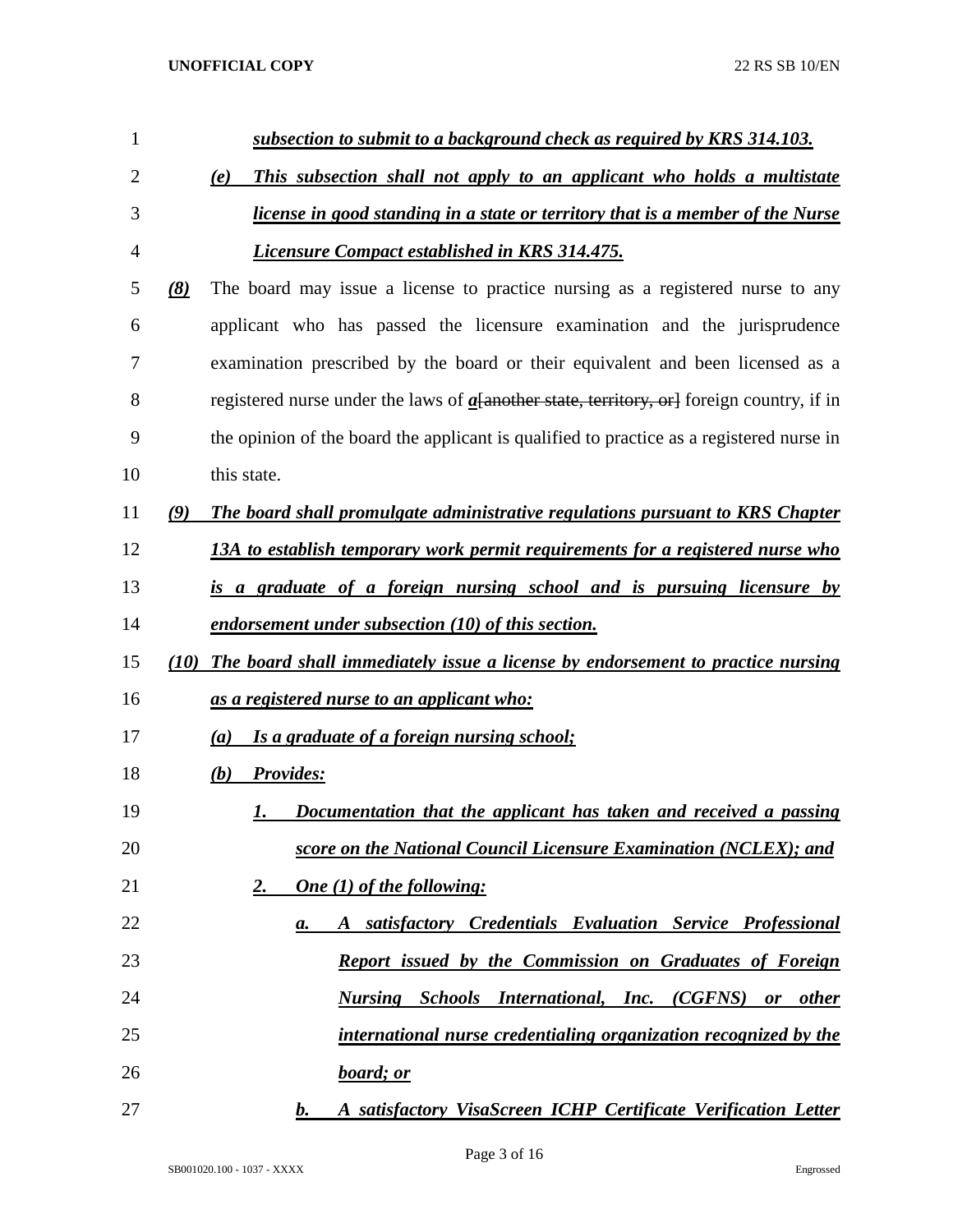| 1              |                     | issued by CGFNS or other international nurse credentialing                                      |
|----------------|---------------------|-------------------------------------------------------------------------------------------------|
| $\overline{2}$ |                     | organization recognized by the board; and                                                       |
| 3              | $\left( c\right)$   | Meets the other requirements of this section.                                                   |
| 4              | $(11)$ $(8)$        | The applicant for licensure to practice as a registered nurse shall pay a                       |
| 5              |                     | licensure application fee, and licensure examination fees if applicable, as set forth in        |
| 6              |                     | a regulation by the board promulgated pursuant to the provisions of KRS Chapter                 |
| 7              | 13A.                |                                                                                                 |
| 8              | $(12)$ $\{9\}$      | Any person who holds a license to practice as a registered nurse in this state                  |
| 9              |                     | shall have the right to use the title "registered nurse" and the abbreviation "R.N." No         |
| 10             |                     | other person shall assume the title or use the abbreviation or any other words,                 |
| 11             |                     | letters, signs, or figures to indicate that the person using the same is a registered           |
| 12             |                     | nurse. No person shall practice as a registered nurse unless licensed under this                |
| 13             | section.            |                                                                                                 |
| 14             | $(13)$ $\{40\}$ (a) | On November 1, 2006, and thereafter, a registered nurse who is retired,                         |
| 15             |                     | upon payment of a one-time fee, may apply for a special license in recognition                  |
| 16             |                     | of the nurse's retired status. A retired nurse may not practice nursing but may                 |
| 17             |                     | use the title "registered nurse" and the abbreviation "R.N."                                    |
| 18             | (b)                 | A retired registered nurse who wishes to return to the practice of nursing shall                |
| 19             |                     | apply for reinstatement.                                                                        |
| 20             | (c)                 | The board shall promulgate an administrative regulation pursuant to KRS                         |
| 21             |                     | Chapter 13A to specify the fee required in paragraph (a) of this subsection and                 |
| 22             |                     | reinstatement under paragraph (b) of this subsection.                                           |
| 23             |                     | $(14)$ [ $(11)$ ] Any person heretofore licensed as a registered nurse under the licensing laws |
| 24             |                     | of this state who has allowed the license to lapse by failure to renew may apply for            |
| 25             |                     | reinstatement of the license under the provisions of this chapter. A person whose               |
| 26             |                     | license has lapsed for one (1) year or more shall pass the jurisprudence examination            |
| 27             |                     | approved by the board as provided in subsection (4) of this section.                            |

Page 4 of 16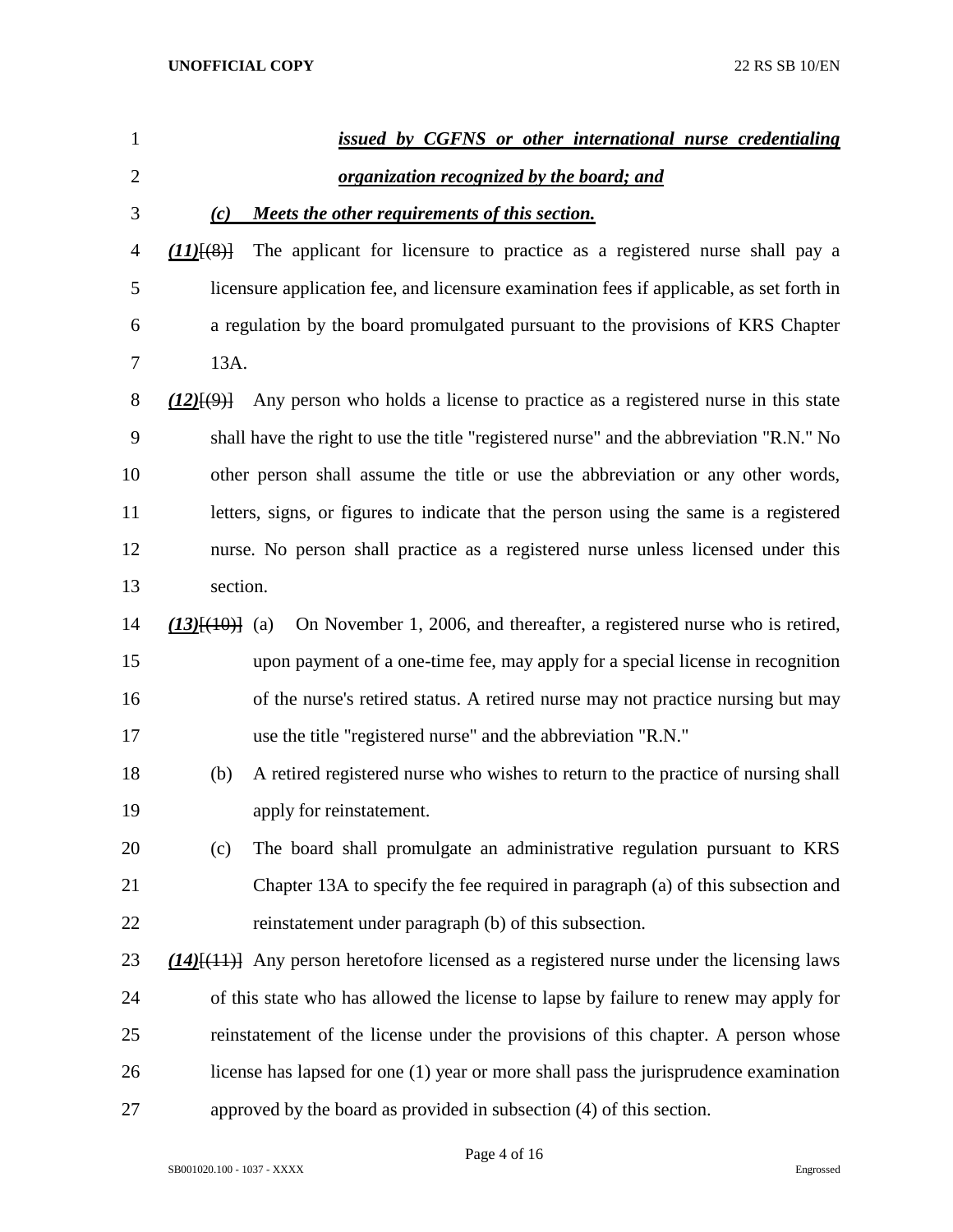| $\mathbf{1}$   |     | $(15)$ $(12)$ A license to practice registered nursing may be limited by the board in    |
|----------------|-----|------------------------------------------------------------------------------------------|
| $\overline{2}$ |     | accordance with regulations promulgated by the board and as defined in this              |
| 3              |     | chapter.                                                                                 |
| $\overline{4}$ |     | $(16)$ [ $(13)$ ] A person who has completed a prelicensure registered nurse program and |
| 5              |     | holds a current, active licensed practical nurse license from another jurisdiction may   |
| 6              |     | apply for licensure by endorsement as a licensed practical nurse in this state.          |
| 7              |     | Section 3. KRS 314.051 is amended to read as follows:                                    |
| 8              | (1) | An applicant for a license to practice as a licensed practical nurse shall file with the |
| 9              |     | board a written application for a license verified by oath, that the applicant:          |
| 10             |     | Has completed the required educational program in practical nursing at an<br>(a)         |
| 11             |     | approved school of nursing and has completed requirements for graduation                 |
| 12             |     | therefrom;                                                                               |
| 13             |     | Is able to understandably speak and write the English language and to read the<br>(b)    |
| 14             |     | English language with comprehension; and                                                 |
| 15             |     | Has passed the jurisprudence examination approved by the board as provided<br>(c)        |
| 16             |     | by subsection (4) of this section.                                                       |
| 17             | (2) | The applicant for licensure to practice as a licensed practical nurse shall pay a        |
| 18             |     | licensure application fee, and licensure examination fees if applicable, as set forth in |
| 19             |     | a regulation by the board.                                                               |
| 20             | (3) | <i>Except as authorized by subsection (8) of this section</i> , an applicant shall be    |
| 21             |     | required to pass a licensure examination in any subjects the board may determine.        |
| 22             |     | Application for licensure by examination shall be received by the board at the time      |
| 23             |     | determined by the board by administrative regulation.                                    |
| 24             | (4) | The jurisprudence examination shall be prescribed by the board and be conducted          |
| 25             |     | on the licensing requirements under this chapter and board regulations and               |
| 26             |     | requirements applicable to the nursing profession in this Commonwealth. The board        |
| 27             |     | shall promulgate an administrative regulation in accordance with KRS Chapter 13A         |

Page 5 of 16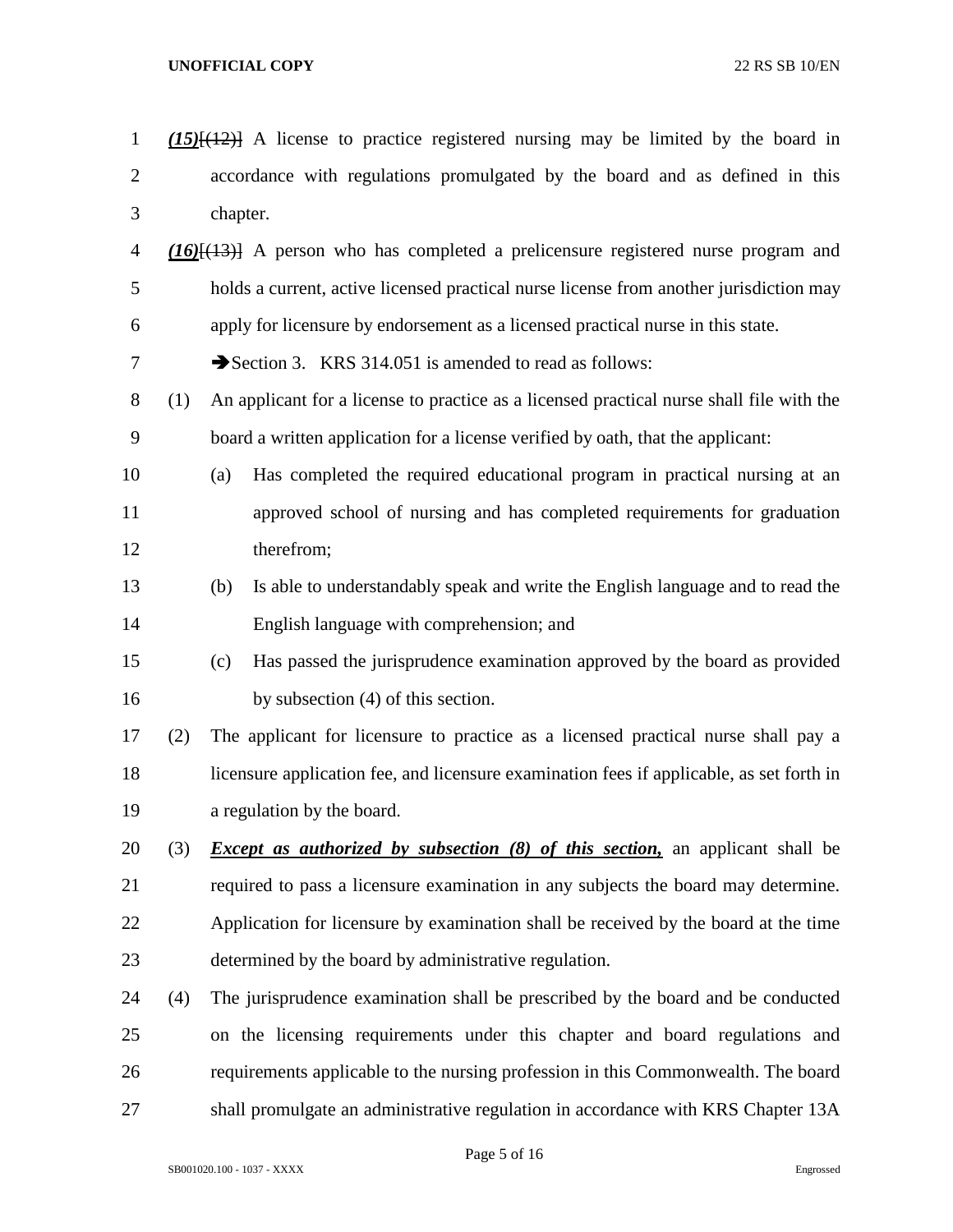establishing the provisions to meet this requirement. (5) Upon request, an applicant who meets the requirements of subsection (1) of this section shall be issued a provisional license that shall expire no later than six (6) months from the date of issuance. (6) An individual who holds a provisional license shall have the right to use the title "licensed practical nurse applicant" and the abbreviation "L.P.N.A." An L.P.N.A. shall only work under the direct supervision of a nurse and shall not engage in independent nursing practice. (7) Upon the applicant's successful completion of all requirements for licensed practical nurse licensure, the board may issue to the applicant a license to practice as a 11 licensed practical nurse if, in the determination of the board, the applicant is qualified to practice as a licensed practical nurse in this state. (8) *(a) The board shall issue a temporary work permit to practice nursing as a licensed practical nurse to any applicant who has been licensed as a licensed practical nurse under the laws of another state or territory, if the applicant is currently a licensed practical nurse in good standing in each state or territory in which the applicant has worked. (b) The board shall issue a license to practice nursing as a licensed practical nurse to any applicant who has passed the jurisprudence examination prescribed by the board or its equivalent and who has been licensed as a licensed practical nurse under the laws of another state or territory if the applicant is currently a licensed practical nurse in good standing in each state or territory in which the applicant has worked. (c) The board shall accept the licensure examination of another state as sufficient for licensure under this subsection. (d) The board may require a licensed practical nurse practicing as authorized by this subsection to submit to a background check as required by KRS*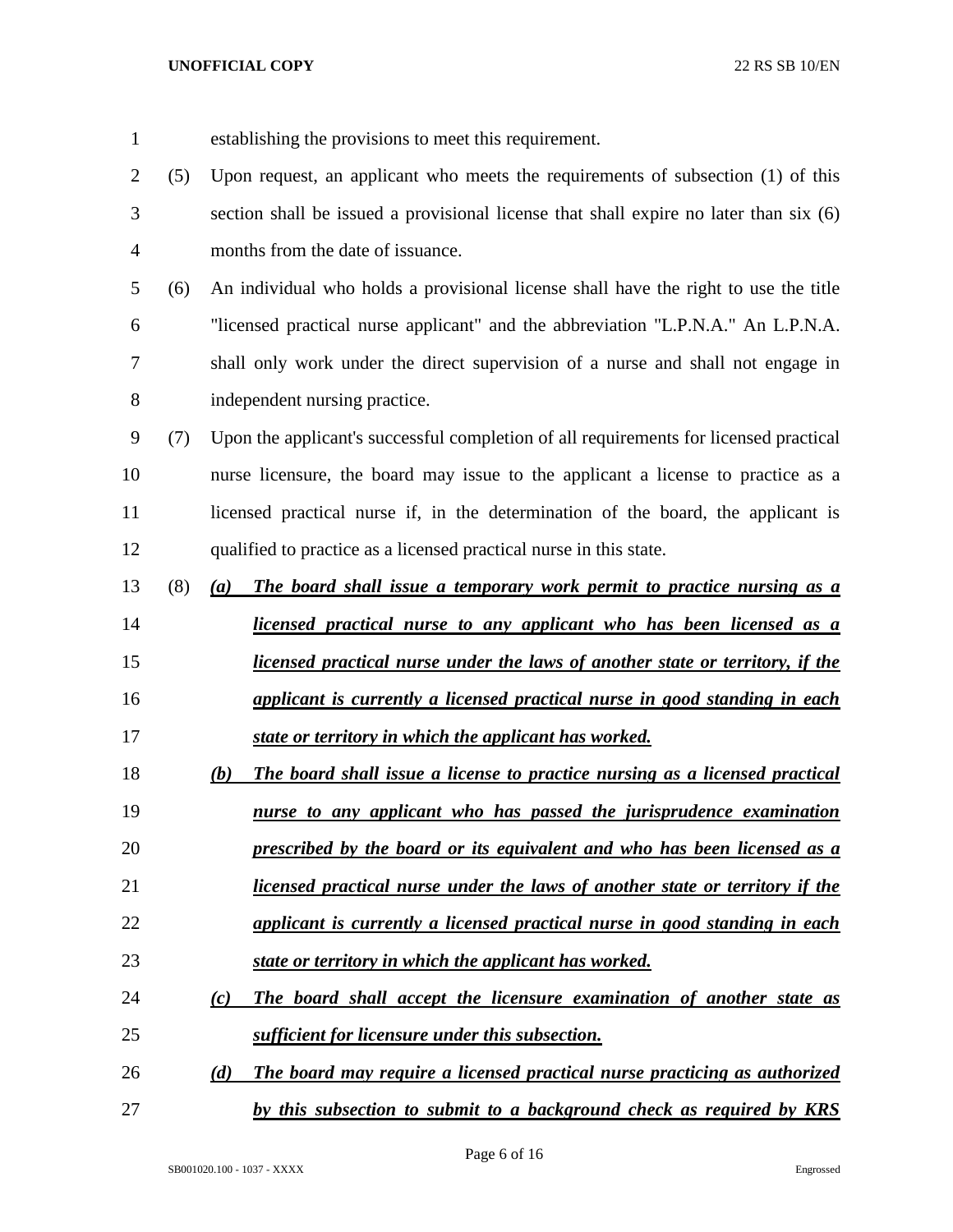| 1              | <u>314.103.</u>                                                                                     |
|----------------|-----------------------------------------------------------------------------------------------------|
| $\overline{2}$ | This subsection shall not apply to an applicant who holds a multistate<br>(e)                       |
| 3              | license in good standing in a state or territory that is a member of the Nurse                      |
| 4              | <b>Licensure Compact established in KRS 314.475.</b>                                                |
| 5              | The board may issue a license to practice as a licensed practical nurse to any<br>$\left( 9\right)$ |
| 6              | applicant who has passed the licensure examination and the jurisprudence                            |
| 7              | examination prescribed by the board or their equivalent, and has been licensed or                   |
| 8              | registered as a licensed practical nurse or a person licensed to perform similar                    |
| 9              | services under a different title, under the laws of $a$ another state, territory or                 |
| 10             | foreign country if, in the opinion of the board, the applicant meets the requirements               |
| 11             | for a licensed practical nurse in this state.                                                       |
| 12             | (10) The board shall promulgate administrative regulations pursuant to KRS Chapter                  |
| 13             | 13A to establish temporary work permit requirements for a licensed practical                        |
| 14             | <u>nurse who is a graduate of a foreign nursing school and is pursuing licensure by</u>             |
| 15             | endorsement under subsection (11) of this section.                                                  |
| 16             | The board shall immediately issue a license by endorsement to practice nursing<br>(II)              |
| 17             | as a licensed practical nurse to an applicant who:                                                  |
| 18             | Is a graduate of a foreign nursing school;<br>(a)                                                   |
| 19             | <b>Provides:</b><br>(b)                                                                             |
| 20             | Documentation that the applicant has taken and received a passing<br>1.                             |
| 21             | score on the National Council Licensure Examination (NCLEX); and                                    |
| 22             | <b>One</b> (1) of the following:<br><u>2.</u>                                                       |
| 23             | A satisfactory Credentials Evaluation Service Professional<br>a.                                    |
| 24             | Report issued by the Commission on Graduates of Foreign                                             |
| 25             | <b>Nursing Schools International, Inc. (CGFNS) or other</b>                                         |
| 26             | international nurse credentialing organization recognized by the                                    |
| 27             | board; or                                                                                           |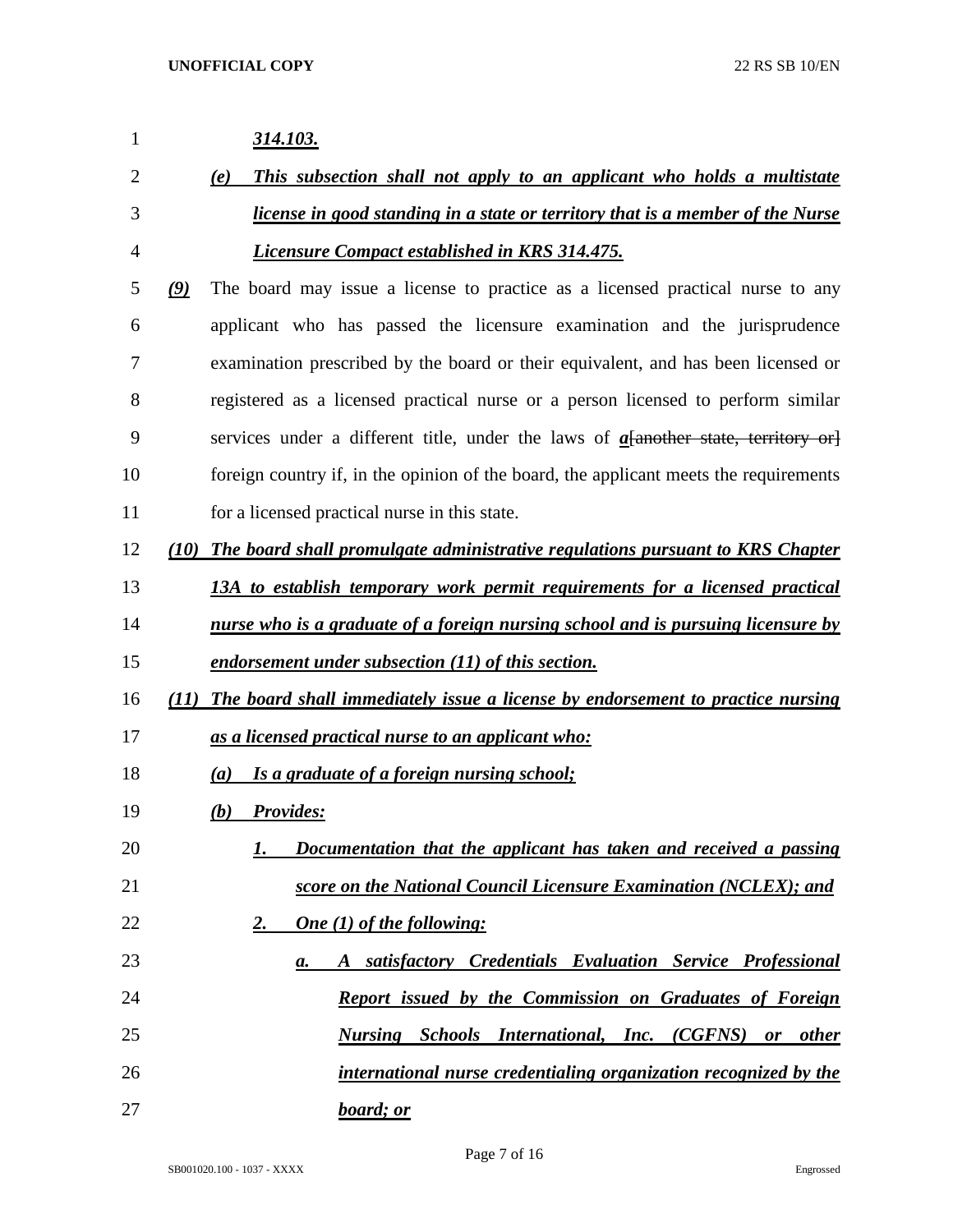| $\mathbf{1}$   |                         | A satisfactory VisaScreen ICHP Certificate Verification Letter<br>b.                              |
|----------------|-------------------------|---------------------------------------------------------------------------------------------------|
| $\overline{2}$ |                         | issued by CGFNS or other international nurse credentialing                                        |
| 3              |                         | <u>organization recognized by the board; and</u>                                                  |
| 4              | (c)                     | Meets the other requirements of this section.                                                     |
| 5              | (12)(9)                 | Any person who holds a license to practice as a licensed practical nurse in this                  |
| 6              |                         | state shall have the right to use the title "licensed practical nurse" and the                    |
| 7              |                         | abbreviation "L.P.N." No other person shall assume the title or use the abbreviation              |
| 8              |                         | or any other words, letters, signs, or figures to indicate that the person using the              |
| 9              |                         | same is a licensed practical nurse. No person shall practice as a licensed practical              |
| 10             |                         | nurse unless licensed under this chapter.                                                         |
| 11             | $(13)$ $\{ (10)$ $(10)$ | Beginning November 1, 2005, for a licensed practical nurse who is                                 |
| 12             |                         | retired, upon payment of a one-time fee, the board may issue a special license                    |
| 13             |                         | to a licensed practical nurse in recognition of the nurse's retired status. A                     |
| 14             |                         | retired nurse may not practice nursing but may use the title "licensed practical                  |
| 15             |                         | nurse" and the abbreviation "L.P.N."                                                              |
| 16             | (b)                     | A retired licensed practical nurse who wishes to return to the practice of                        |
| 17             |                         | nursing shall apply for reinstatement.                                                            |
| 18             | (c)                     | The board shall promulgate an administrative regulation pursuant to KRS                           |
| 19             |                         | Chapter 13A to specify the fee required in paragraph (a) of this subsection and                   |
| 20             |                         | reinstatement under paragraph (b) of this subsection.                                             |
| 21             |                         | $(14)$ [ $(11)$ ] Any person heretofore licensed as a practical nurse under the licensing laws of |
| 22             |                         | this state who has allowed the license to lapse by failure to renew may apply for                 |
| 23             |                         | reinstatement of the license under the provisions of this chapter. A person whose                 |
| 24             |                         | license has lapsed for one (1) year or more shall pass the jurisprudence examination              |
| 25             |                         | approved by the board as provided in subsection (4) of this section.                              |
| 26             |                         | $(15)$ [ $(12)$ ] A license to practice practical nursing may be limited by the board in          |
| 27             |                         | accordance with regulations promulgated by the board and as defined in this                       |

Page 8 of 16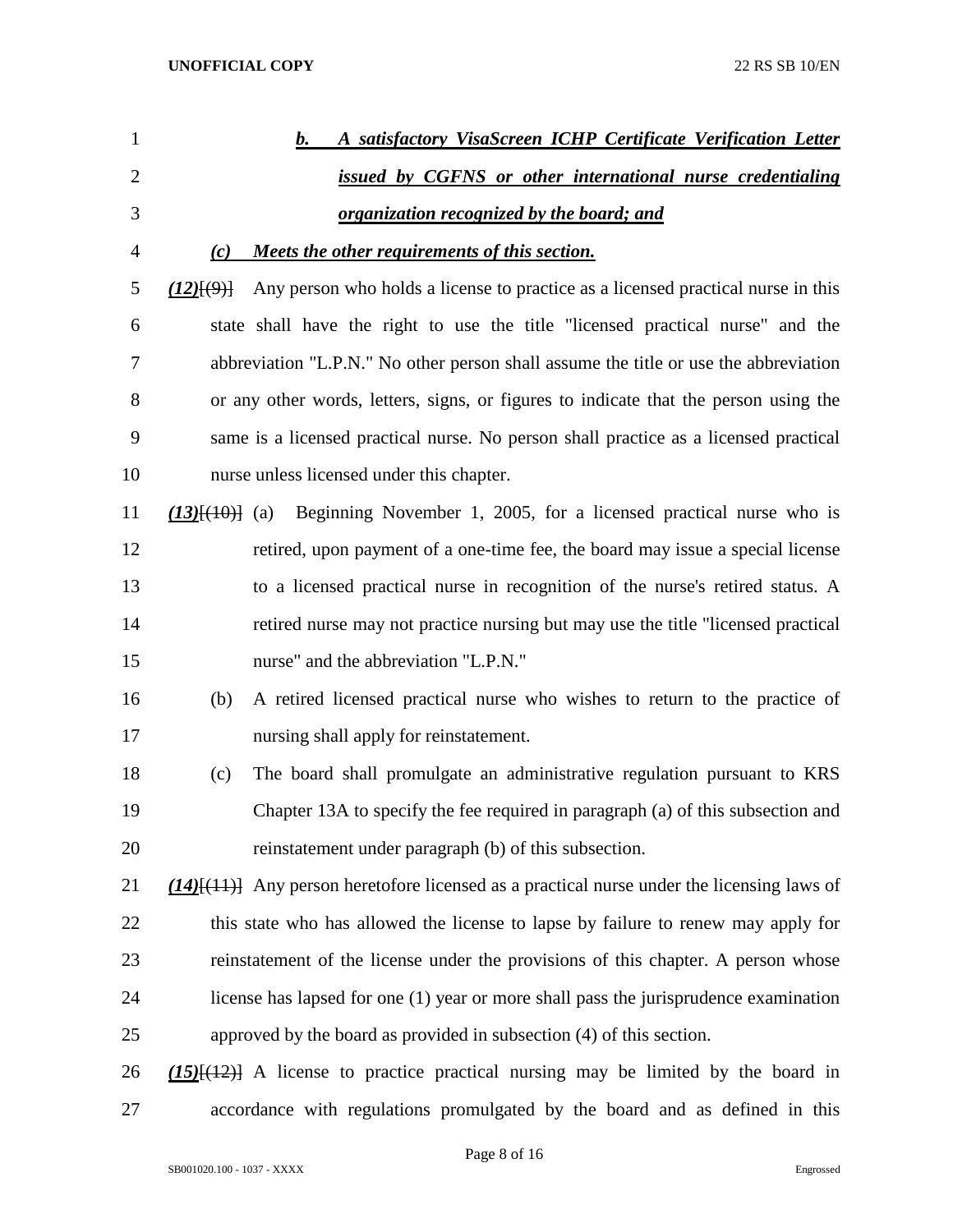| 1              |     | chapter. |                                                                                          |  |
|----------------|-----|----------|------------------------------------------------------------------------------------------|--|
| $\overline{2}$ |     |          | Section 4. KRS 314.101 is amended to read as follows:                                    |  |
| 3              | (1) |          | This chapter does not prohibit the following:                                            |  |
| $\overline{4}$ |     | (a)      | The practice of any currently licensed nurse in good standing in $\left\{\theta$ another |  |
| 5              |     |          | state <i>from being recognized as having a temporary work permit</i> [practicing]        |  |
| 6              |     |          | in this state. Any currently licensed nurse in good standing in another state            |  |
| 7              |     |          | who is practicing nursing in Kentucky shall be subject to the jurisdiction of            |  |
| 8              |     |          | <i>the board under KRS 314.099</i> [ during an emergency occurring in this state or      |  |
| 9              |     |          | any other state declared by the President of the United States or the Governor           |  |
| 10             |     |          | of Kentucky. The duration and conditions of the practice shall be determined             |  |
| 11             |     |          | by the board];                                                                           |  |
| 12             |     | (b)      | The practice of nursing which is incidental to the program of study by                   |  |
| 13             |     |          | individuals enrolled in nursing education programs and refresher courses                 |  |
| 14             |     |          | approved by the board or in graduate programs in nursing;                                |  |
| 15             |     | (c)      | The practice of any legally qualified nurse of another state who is employed             |  |
| 16             |     |          | by the United States government or any bureau, division, or agency thereof               |  |
| 17             |     |          | while in the discharge of his or her official duties;                                    |  |
| 18             |     | (d)      | The practice of any currently licensed nurse of another state that is not a              |  |
| 19             |     |          | member of the Nurse Licensure Compact set forth in KRS 314.475. who is in                |  |
| 20             |     |          | this state on a nonroutine basis not to exceed seven (7) days]; or                       |  |
| 21             |     | (e)      | [Notwithstanding the provisions of paragraph (a) of this subsection, 1 The               |  |
| 22             |     |          | practice of volunteer health practitioners under KRS 39A.350 to 39A.366.                 |  |
| 23             | (2) |          | Nothing in this chapter shall be construed as prohibiting care of the sick with or       |  |
| 24             |     |          | without compensation or personal profit when done in connection with the practice        |  |
| 25             |     |          | of the religious tenets of any recognized or established church by adherents thereof     |  |
| 26             |     |          | as long as they do not engage in the practice of nursing as defined in this chapter.     |  |
| 27             | (3) |          | Nothing in this chapter shall limit, preclude, or otherwise restrict the practices of    |  |

Page 9 of 16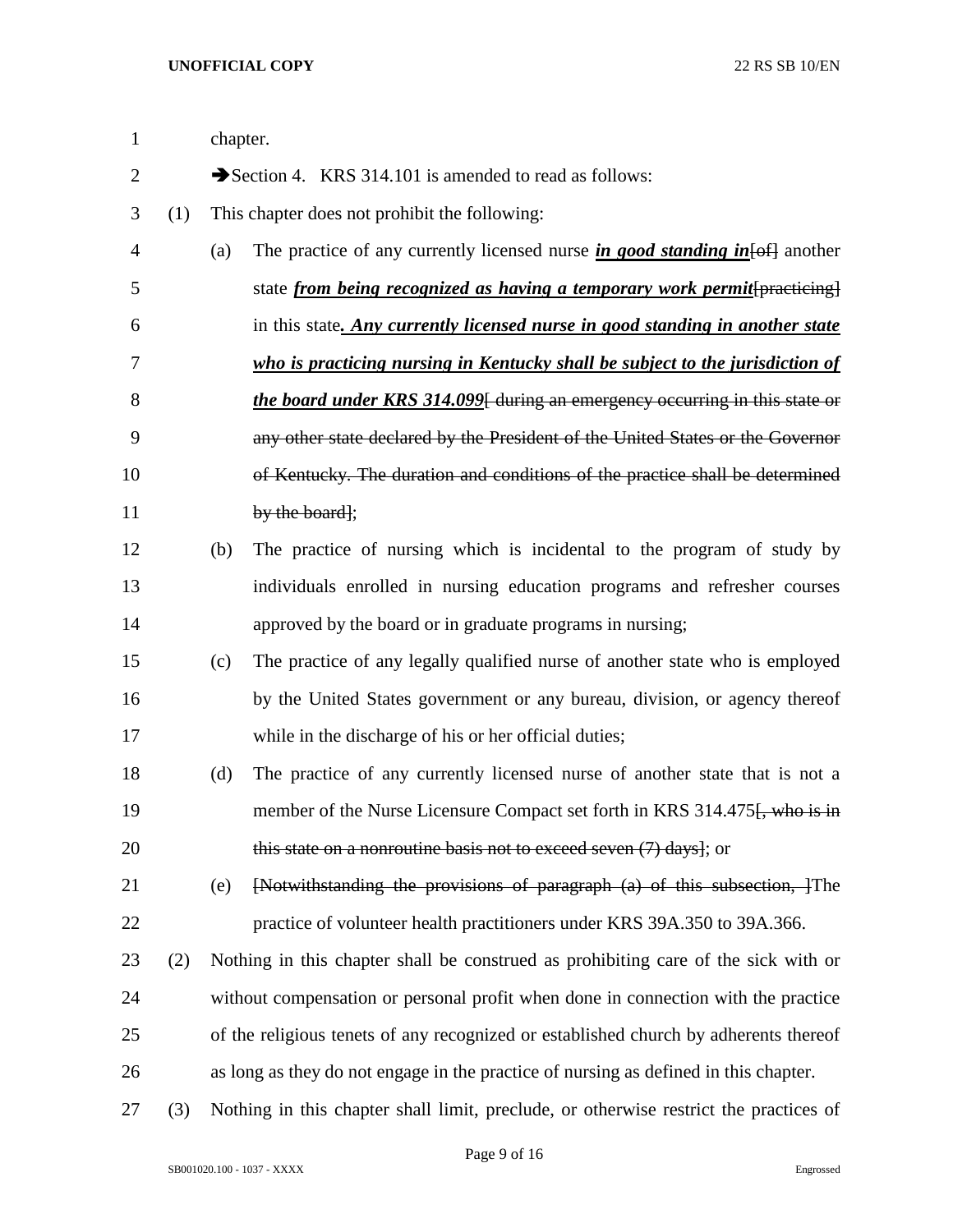other licensed personnel in carrying out their duties under the terms of their licenses.

 (4) A temporary work permit may be issued by the board to persons who have completed the requirements for, applied for, and paid the fee for licensure by endorsement. Temporary work permits shall be issued only for the length of time required to process applications for endorsement and shall not be renewed. No temporary work permit shall be issued to an applicant who has failed the licensure examination.

 (5) The board may summarily withdraw a temporary work permit upon determination that the person does not meet the requirements for licensure or has disciplinary action pending against the person's license in this or another jurisdiction.

12 Section 5. KRS 314.111 is amended to read as follows:

 (1) An institution desiring to conduct a school of nursing shall apply to the board and submit evidence that it is prepared to carry out the minimum approved basic curriculum in nursing and that it is prepared to fulfill other requirements of standards which are established by KRS 314.011 to 314.161 and KRS 314.991 and the administrative regulations promulgated by the board. No person shall operate a nursing education program or school of nursing without complying with the provisions of this section.

 (2) A survey of the institution and its proposed education program shall be made by the executive director or an authorized employee of the board who shall submit a written report of the survey to the board. If in the opinion of the board the requirements for an approved nursing education program or school of nursing are met it shall approve the school.

 (3) The board shall, by administrative regulations promulgated pursuant to KRS Chapter 13A, set standards for the establishment and outcomes of nursing education programs that prepare advanced practice registered nurses, including clinical

Page 10 of 16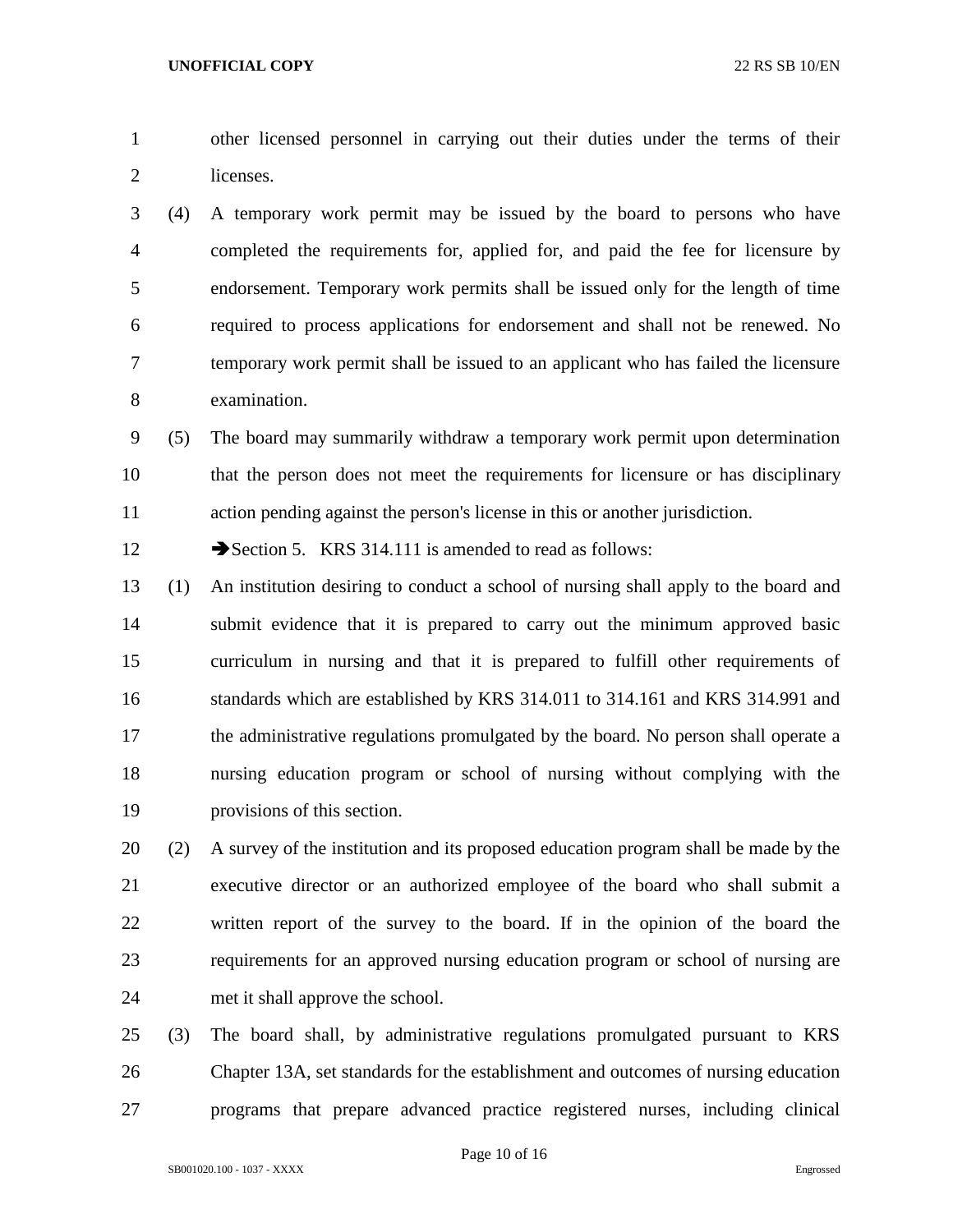| $\mathbf{1}$   |     | learning experiences, and shall approve such programs that meet the standards.          |
|----------------|-----|-----------------------------------------------------------------------------------------|
| $\overline{2}$ | (4) | If the board determines that any approved school of nursing is not maintaining the      |
| 3              |     | standards required by the statutes and the administrative regulations of the board or   |
| 4              |     | is not complying with the requirements of the administrative regulations of the         |
| 5              |     | board, notice thereof in writing specifying their deficiencies or compliance issues     |
| 6              |     | shall be given to the school. A school which fails to correct these conditions to the   |
| 7              |     | satisfaction of the board or fails to comply with the requirements of the               |
| 8              |     | administrative regulation may be fined up to five hundred dollars (\$500) per day for   |
| 9              |     | each day that it fails to correct the deficiencies or fails to comply with the          |
| 10             |     | requirements of the administrative regulations. A school may:                           |
| 11             |     | Request an administrative hearing in accordance with KRS Chapter 13B to<br>(a)          |
| 12             |     | contest any fine; and                                                                   |
| 13             |     | Be subject to an administrative hearing in accordance with KRS Chapter 13B<br>(b)       |
| 14             |     | to determine whether the school shall be closed.                                        |
| 15             |     | The board shall promulgate administrative regulations pursuant to KRS Chapter           |
| 16             |     | 13A to implement this subsection.                                                       |
| 17             | (5) | If a school of nursing or nursing program has at least an eighty percent (80%)          |
| 18             |     | <i>average rate of successful completion of the National Council Licensure</i>          |
| 19             |     | <b>Examination</b> (NCLEX) during the previous three (3) years and is otherwise         |
| 20             |     | <u>meeting the requirements of this section, the board shall not impose a limit on:</u> |
| 21             |     | The total number of students attending the nursing school or nursing<br>(a)             |
| 22             |     | <i>program; or</i>                                                                      |
| 23             |     | The number of students that the nursing school or nursing program may<br>(b)            |
| 24             |     | add to increase its enrollment, unless the nursing school or nursing                    |
| 25             |     | program is not performing to established standards.                                     |
| 26             | (6) | For a registered nurse program conducted at a school of nursing or nursing<br>(a)       |
| 27             |     | program, a clinical instructor shall have at least the following minimum                |

Page 11 of 16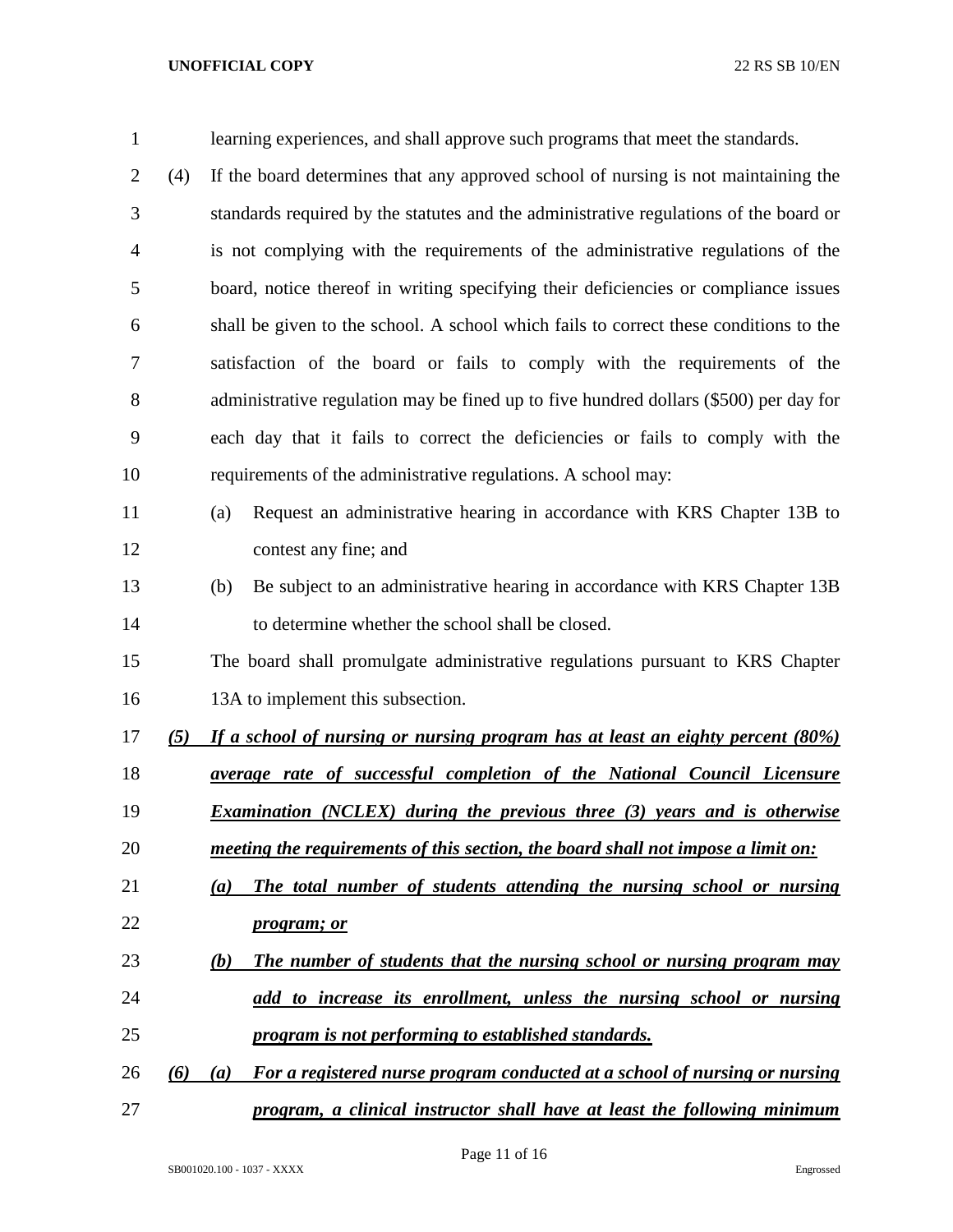| 1  |     |     | <i><u><b>gualifications:</b></u></i>                                                        |
|----|-----|-----|---------------------------------------------------------------------------------------------|
| 2  |     |     | A registered nurse for an associate degree nursing program; or                              |
| 3  |     |     | <u>A registered nurse with a baccalaureate degree or higher for a</u>                       |
| 4  |     |     | <b>baccalaureate degree nursing program.</b>                                                |
| 5  |     | (b) | A person with an associate degree in nursing may teach associate degree or                  |
| 6  |     |     | <i>licensed practical nurse courses.</i>                                                    |
| 7  |     | (c) | A person with a baccalaureate degree in nursing may teach associate degree                  |
| 8  |     |     | <u>or baccalaureate degree courses.</u>                                                     |
| 9  |     | (d) | A person with a master's degree in nursing may teach associate<br>1.                        |
| 10 |     |     | degree, baccalaureate degree, or master's degree courses.                                   |
| 11 |     |     | <u>A person working toward a master's degree in nursing may teach</u><br>2.                 |
| 12 |     |     | associate degree or baccalaureate degree courses.                                           |
| 13 |     |     | <u>A person working toward a master's degree in nursing may teach any</u><br>3.             |
| 14 |     |     | <u>master's degree course that the person has already successfully</u>                      |
| 15 |     |     | completed.                                                                                  |
| 16 |     |     | Section 6. KRS 314.121 is amended to read as follows:                                       |
| 17 | (1) |     | The Governor shall appoint a Board of Nursing consisting of <i>seventeen</i> (17) [sixteen] |
| 18 |     |     | $(16)$ members:                                                                             |
| 19 |     | (a) | <b>Ten (10)</b> [Nine (9)] members shall be registered nurses licensed to practice in       |
| 20 |     |     | the Commonwealth, with the Governor ensuring that the appointees represent                  |
| 21 |     |     | different specialties from a broad cross-section of the nursing profession after            |
| 22 |     |     | soliciting and receiving nominations from recognized specialty state                        |
| 23 |     |     | component societies;                                                                        |
| 24 |     | (b) | Three (3) members shall be practical nurses licensed to practice in the                     |
| 25 |     |     | Commonwealth;                                                                               |
| 26 |     | (c) | One (1) member shall be a nurse service administrator who is a registered                   |
| 27 |     |     | nurse licensed to practice in the Commonwealth;                                             |

Page 12 of 16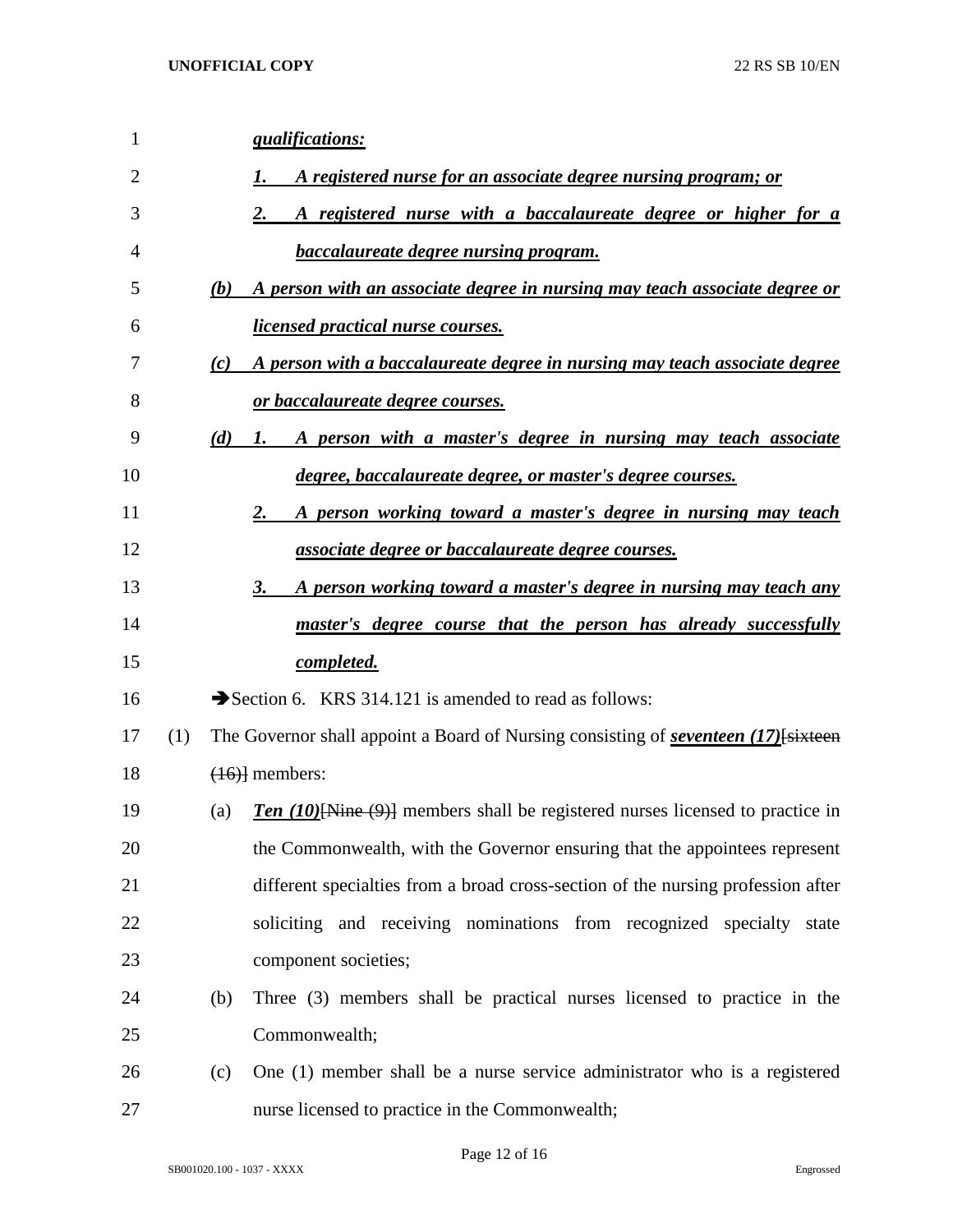| $\mathbf{1}$   |     | (d)      | One (1) member shall be engaged in practical nurse education who is a                     |
|----------------|-----|----------|-------------------------------------------------------------------------------------------|
| $\overline{2}$ |     |          | registered nurse licensed to practice in the Commonwealth; and                            |
| 3              |     | (e)      | Two (2) members shall be citizens at large, who are not associated with or                |
| 4              |     |          | financially interested in the practice or business regulated.                             |
| 5              | (2) |          | Each appointment shall be <i>subject to confirmation by the Senate and shall be</i> for a |
| 6              |     |          | term of four (4) years expiring on June 30 of the fourth year. No board member            |
| 7              |     |          | shall serve for more than three (3) consecutive terms. Any board member who is            |
| 8              |     |          | serving at least a third consecutive term on the effective date of this Act shall be      |
| 9              |     |          | ineligible for reappointment until the passage of one (1) full four (4) year              |
| 10             |     |          | <i>appointment cycle</i> . The cycle for appointments and expiration of terms shall be as |
| 11             |     | follows: |                                                                                           |
| 12             |     | (a)      | The first year of the four $(4)$ year cycle, the terms for three $(3)$ registered         |
| 13             |     |          | nurses and one (1) licensed practical nurse shall expire;                                 |
| 14             |     | (b)      | The second year of the four $(4)$ year cycle, the terms for three $(3)$ registered        |
| 15             |     |          | nurses and one (1) citizen at large shall expire;                                         |
| 16             |     | (c)      | The third year of the four $(4)$ year cycle, the terms for two $(2)$ registered           |
| 17             |     |          | nurses, one (1) licensed practical nurse, and the one (1) member engaged in               |
| 18             |     |          | practical nurse education who is a registered nurse shall expire; and                     |
| 19             |     | (d)      | <b>Before January 1, 2024, in</b> the fourth year of the four (4) year cycle, the         |
| 20             |     |          | terms for two $(2)$ registered nurses, one $(1)$ licensed practical nurse, and one        |
| 21             |     |          | (1) citizen at large shall expire. <b>Beginning on January 1, 2024, in the fourth</b>     |
| 22             |     |          | <i>year of the four (4) year cycle, the terms for two (2) registered nurses, one</i>      |
| 23             |     |          | (1) certified registered nurse anesthetist, one (1) licensed practical nurse,             |
| 24             |     |          | and one (1) citizen at large shall expire.                                                |
| 25             | (3) | (a)      | By March 1, the Kentucky Nurses Association shall submit to the Governor a                |
| 26             |     |          | list of members qualified for appointment as R.N. members, in number not                  |
| 27             |     |          | less than twice the number of appointments to be made, from which list the                |

Page 13 of 16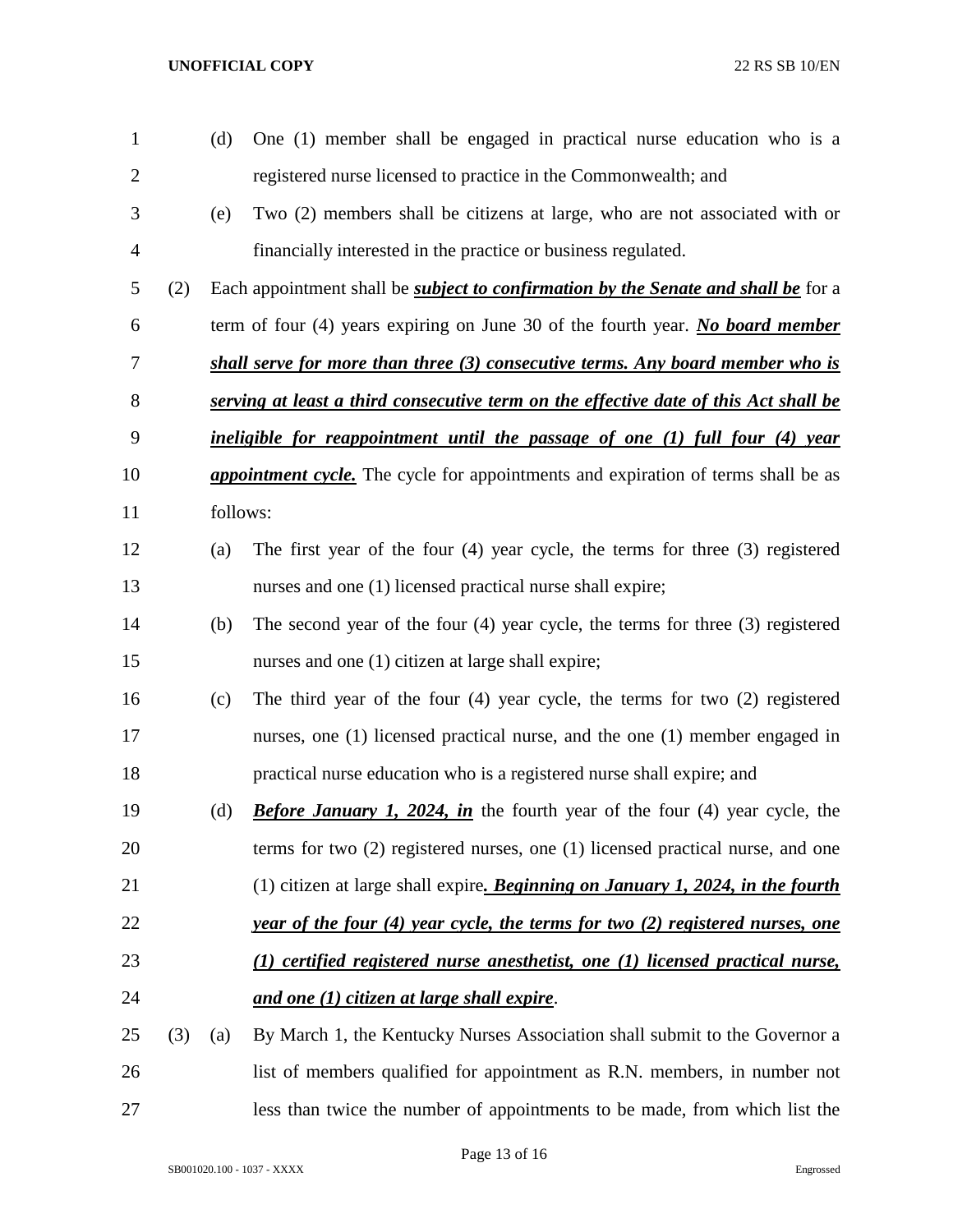| 1              |     | Governor shall make each appointment or appointments necessary by July 1.         |
|----------------|-----|-----------------------------------------------------------------------------------|
| $\overline{2}$ |     | <b>By March 1 of the year in which the certified registered nurse anesthetist</b> |
| 3              |     | term expires, the Kentucky Nurses Association shall submit to the Governor        |
| $\overline{4}$ |     | <u>two (2) names of qualified individuals for the appointment, and from this</u>  |
| 5              |     | list the Governor shall make the appointment by July 1.                           |
| 6              | (b) | By March 1, Kentucky Licensed Practical Nurses Organization Incorporated          |
| 7              |     | shall submit to the Governor a list of names qualified for appointment as         |
| 8              |     | L.P.N. members, in number not less than twice the number of appointments to       |
| 9              |     | be made, from which list the Governor shall make each appointment or              |
| 10             |     | appointments as necessary by July 1.                                              |
| 11             | (c) | By March 1 of the year in which the nurse service administrator's term shall      |
| 12             |     | expire, the Kentucky Organization of Nurse Leaders, an affiliate of the           |
| 13             |     | Kentucky Hospital Association, shall submit to the Governor two (2) names of      |
| 14             |     | qualified individuals for appointment as the nurse service administrator from     |
| 15             |     | which list the Governor shall make an appointment as necessary by July 1.         |
| 16             | (d) | By March 1, LeadingAge Kentucky shall submit to the Governor two (2)              |
| 17             |     | names of qualified individuals for appointments as its R.N. representative to     |
| 18             |     | the board, from which the Governor shall make an appointment by July 1.           |
| 19             | (e) | By March 1 of the year in which the Kentucky Association of Health Care           |
| 20             |     | Facilities representative's term shall expire, the Kentucky Association of        |
| 21             |     | Health Care Facilities shall submit to the Governor two (2) names of qualified    |
| 22             |     | individuals for appointment as its R.N. representative to the board, from         |
| 23             |     | which list the Governor shall make an appointment as necessary by July 1.         |
| 24             | (f) | [Initially, the Governor shall appoint one (1) member to serve as the registered  |
| 25             |     | nurse who is engaged in practical nurse education to serve the term remaining     |
| 26             |     | according to the cycle specified in subsection (2) of this section. By August 1,  |
| 27             |     | 1996, Kentucky Licensed Practical Nurses Organization Incorporated shall          |

Page 14 of 16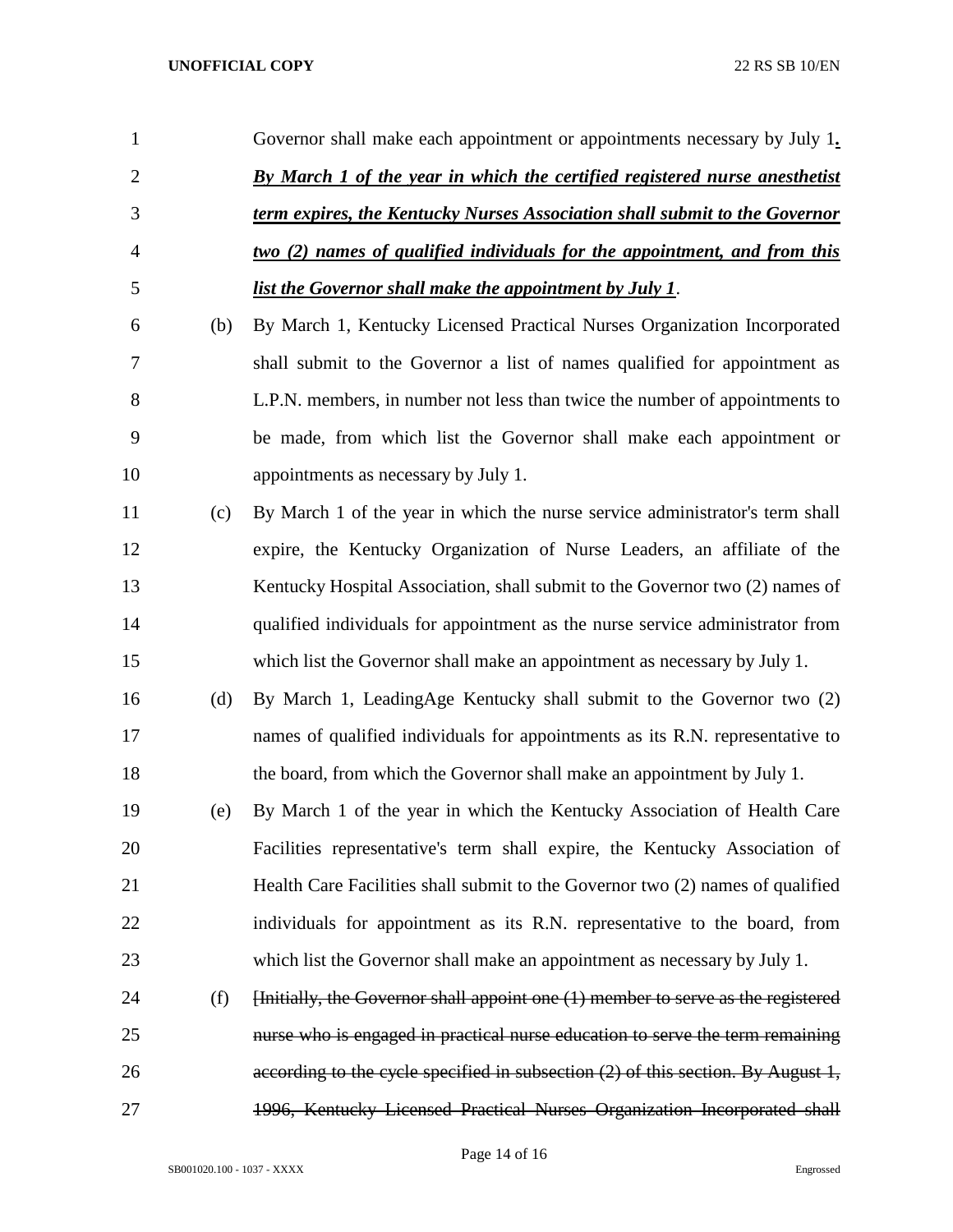| 1              |             |     | submit to the Governor two (2) names of qualified individuals for the                     |
|----------------|-------------|-----|-------------------------------------------------------------------------------------------|
| $\overline{2}$ |             |     | appointment, from which list the Governor shall make the appointment by                   |
| 3              |             |     | September 1, 1996. Thereafter, By March 1 of the year in which the practical              |
| $\overline{4}$ |             |     | educator's term expires, Kentucky Licensed Practical Nurses<br>nurse                      |
| 5              |             |     | Organization Incorporated shall submit to the Governor two (2) names of                   |
| 6              |             |     | qualified individuals for the appointment, from which list the Governor shall             |
| 7              |             |     | make the appointment by July 1.                                                           |
| 8              |             | (g) | The Governor shall appoint two (2) members who shall be citizens at large,                |
| 9              |             |     | who are not associated with or financially interested in the practice or business         |
| 10             |             |     | regulated. The Governor shall make the appointments by July 1 of the year in              |
| 11             |             |     | which the citizen members' terms expire.                                                  |
| 12             | (4)         |     | <u>Among the sixteen (16) members of the board, at all times, at least two (2)</u>        |
| 13             |             |     | members shall be appointed from each of the six (6) congressional districts of the        |
| 14             |             |     | Commonwealth.                                                                             |
| 15             | (5)         |     | Among the nurse board members appointed under subsection $(1)(a)$ , $(b)$ , $(c)$ , and   |
| 16             |             |     | (d) of this section, no more than six (6) nurse board members shall be nurse              |
| 17             |             |     | educators. Of these six (6) nurse educators, one (1) nurse educator member shall          |
| 18             |             |     | be appointed from each of the six (6) congressional districts of the                      |
| 19             |             |     | Commonwealth. All other nurse members of the board shall be practicing nurses.            |
| 20             | (6)         |     | A vacancy on the board shall be filled by the Governor as provided for under              |
| 21             |             |     | subsection $(1)$ of this section.                                                         |
| 22             | (7)(5)      |     | The Governor may remove any member from the board for neglect of duty,                    |
| 23             |             |     | incompetence, or unprofessional or dishonorable conduct.                                  |
| 24             | $(8)$ [(6)] |     | Each R.N. member of the board shall be a citizen of the United States, a                  |
| 25             |             |     | resident of Kentucky, a graduate of an approved school of nursing, and a registered       |
| 26             |             |     | nurse in this state. All shall have had at least five (5) years of experience in nursing, |
| 27             |             |     | three $(3)$ of which shall immediately precede such appointment. Five $(5)$ members       |

Page 15 of 16